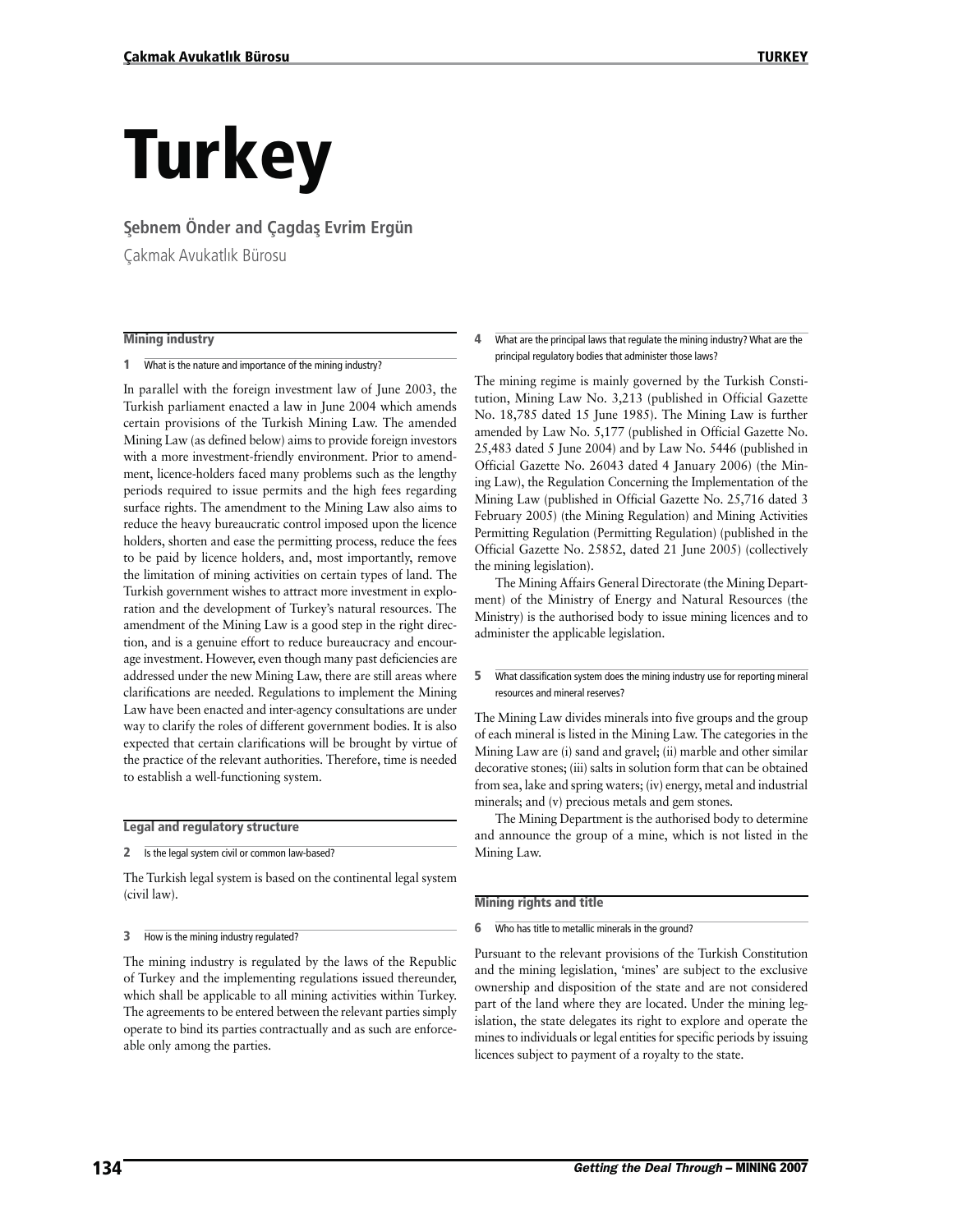#### **Çakmak Avukatlık Bürosu TURKEY**

**7** What information and data is publicly available to private parties that wish to engage in mining activities?

The mining registry kept by the Mining Department is open to the public. The status of licences can be checked online at www.migem.gov.tr. Any relevant person shall have the right of access to the registry recordings in the presence of a mining registrar.

**8** What mining rights may private parties acquire? How are these acquired? What obligations does the rights holder have?

#### **Exploration licence**

The first step for companies wanting to engage in mining activities for metallic mines in Turkey is to apply for an exploration licence. The right of priority is essential in applications, which is determined in accordance with the date of application. The exploration licence is granted to the mining right holder by the Mining Department in accordance with the area limitations stated in the mining legislation.

The exploration licence is a certificate granting an authority for exploration of a mineral within the determined area. The licence holder is considered as the finder of the mines.

#### **Operation licence**

Before the end of the exploration licence period, the licence holder shall apply for an operation licence. The operation licence shall only be given to the exploration licence holders. The individuals or companies will be entitled to an operation licence by making an application. An operation licence grants the licence holder the right to operate a mine in accordance with the mining legislation. The operation licence is granted to the mining right holder by the Mining Department. The licence holder may continue exploration activities during the operation period.

An operation licence holder is obliged to undertake certain obligations as required by the mining legislation. These obligations can be summarised as follows:

- A certain amount of duty and a security deposit must be deposited for each licence.
- The licence holder must pay the necessary royalty to be collected over the extracted mines.
- All written declarations on technical and financial matters and all reports issued by authorised companies under the mining legislation shall be deemed final and true. The licence holders shall be held responsible for the accuracy of all of their declarations other than technical matters.
- The operation licence holder must, by the end of April of each year, submit to the Mining Department all technical documents, a sales information form and an activity information form relating to its operational activities of the previous year.
- The operation licence holder must employ at least one mining engineer as a technical supervisor (*teknik nezaretçi*) for supervision of mine extraction activities. Project companies employing at least 30 workers; or employing at least 15 workers and operating the mine with underground production methods, are obliged to employ a permanent technical supervisor.
- The licence holder is obliged to make the necessary applications for obtaining the necessary permits.

#### **Operation permit**

In addition to an operation licence, an operation permit is required to start production activities. Separate operation permits

Getting the Deal Through – MINING 2007 **135** 

are required for different types of minerals within the same area covered by one operation licence. An operation licence covers the area in which the mining activities will be conducted and provides the legal right to use the licensed area whereas the operation permit gives the licence holder the right to operate the mine. The duration of the operation permit is limited to the duration of the operation licence.

#### **9** Is there any distinction between the mining rights that may be acquired by domestic parties and those that may be acquired by foreign parties?

The Mining Law clearly sets forth that the mining rights may only be given to either Turkish citizens or legal entities established under Turkish laws. Accordingly, only Turkish citizens, who are entitled to use their civil rights, and the companies established under Turkish laws specifically for mining purposes are entitled to hold mining rights.

Under Turkish law, foreign persons and companies domiciled abroad may establish a company in Turkey. Companies that are established in Turkey with foreign capital are deemed Turkish companies subject to the provisions of the Turkish Commercial Code. Therefore, they are also entitled to hold mining rights with no specific limitation.

#### **10** How are mining rights protected?

The Ministry is authorised to settle disputes to protect the vested rights of the licence holders. However the decisions of the Ministry are not final and may be challenged before Turkish administrative courts. Since minerals are subject to the exclusive ownership and disposition of the state – any matter including the granting or transfer of a mining right and the operation of mines is within the exclusive jurisdiction of Turkish courts. Nevertheless, contractual obligations of the parties not relating to the core mining rights may be freely determined by the parties in accordance with the principle of freedom of contract.

11 How do the rights of aboriginal, indigenous or currently or previously disadvantaged peoples affect the acquisition or exercise of mining rights?

As stated above, the right of priority is essential in applications. Accordingly, the rights of aboriginals are not specifically protected. As for surface rights, the Mining Law provides mine licence holders the right to request from the Ministry the issuance of a 'public benefit' decision and, accordingly, expropriation of privately owned lands needed for mining activities. When it is determined by the Ministry that such expropriated land is no longer necessary for mining activities, the licence holder shall return the land to its previous owner upon receipt of payment (at the market price).

#### **12** What surface rights may private parties acquire? How are these rights acquired?

Under the provisions of the Turkish Civil Code and the mining legislation, mines are accepted as immovable properties (ie, lands and buildings upon them); therefore the ownership of mines shall be registered with the Mining Registry. However, the ownership of mines does not cover the ownership of the immovable properties where mines are located. Therefore, it is necessary to create a usufruct or easement right over the mine exploration areas in order to realise any drilling works, exploration of underground waters or realisation of any other activities required for mining activities.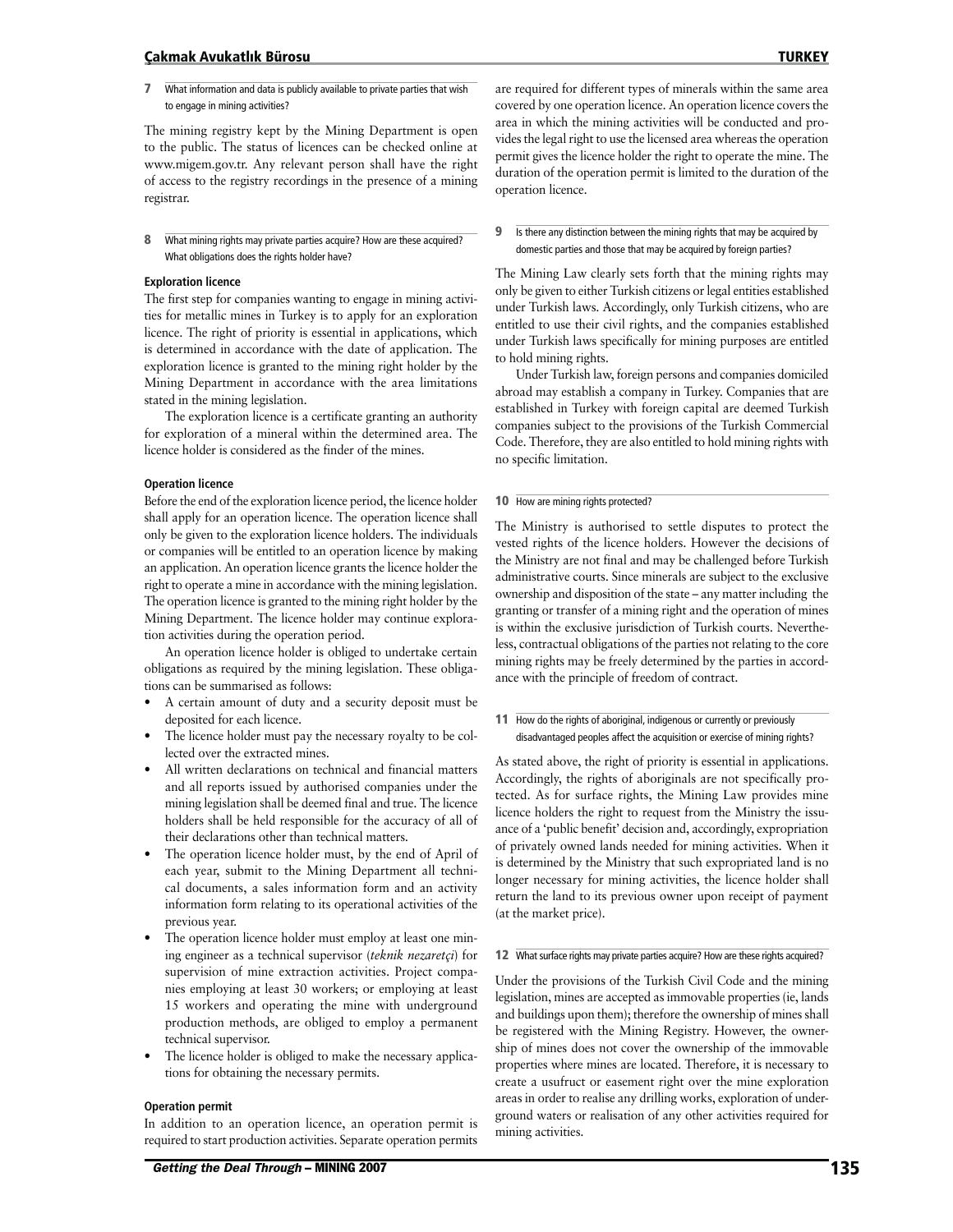#### **Çakmak Avukatlık Bürosu TURKEY**

#### **Privately owned land**

The legal options to utilise privately owned land can be summarised as follows: (i) purchasing; (ii) establishing usufruct right over the land (by making an application to the Mining Department); (iii) leasing; and (iv) having the land expropriated in accordance with the mining legislation.

The operation licence holder is obliged to obtain written approval of the landowner for its mining activities to be conducted 20 metres away from the land. The mining legislation does not govern the consequences in case of failure to obtain the above-stated approval of the landowner. In case of such dispute, it is advisable that the licence holder apply to the Ministry to act as a coordinator in such dispute.

#### **State-owned land**

State-owned land covers the land registered in the name of the Treasury; and the land under the ruling and disposal of the state, even if it is not registered in the name of the Treasury.

The legal options to use state-owned land can be summarised as follows: purchasing; leasing; and obtaining a usufruct right. In order to benefit from usufruct right over state-owned land, a prior permission needs to be obtained from the Ministry of Finance, National Estate General Directorate. An undertaking is signed by the beneficiary of the usufruct right and then the right is registered in the relevant land title registry.

Under the Mining Law, mining operations to be carried out on state-owned land will not be subject to any payment for usage of such land. However, for mining activities conducted within state-owned land, a 30 per cent markup on the royalty shall be charged. In the event that mining activities are conducted within a forest area exceeding five hectares, the above-stated markup shall not be charged for areas exceeding five hectares. Instead, forest fees shall be charged for such areas.

Further, the operation licence holder is obliged to obtain the approval of the Mining Department for its mining activities to be conducted 60 metres away from land allocated for public services such as schools, hospitals, highways, etc.

#### **Duties, royalties and taxes**

**13** What duties, royalties and taxes are payable by private parties carrying on mining activities? Are these duties, royalties and taxes revenue-based or profits-based?

The licence holder must pay a royalty to be collected over the extracted mines in the amount of 2 per cent of the pithead sale price for minerals including the metallic minerals. Accordingly, the royalties are revenue-based.

The royalty will be levied by an addition of 30 per cent for the mining activities conducted on state-owned lands. If the stateowned land in use has forest status, then the royalty shall be paid directly to the Forestry General Directorate. For forest areas of more than 5 hectares, licence-holders will pay the requisite forest fees but will not be obliged to pay the additional 30 per cent royalty. The mining legislation provides an advantage to the licence holders of not paying 50 per cent of the whole royalty if the extracted ores are processed in Turkey to provide an additional value to the Turkish economy.

The operation licence holders are obliged to pay an annual licence fee to be determined by the Ministry of Finance every year. The incentives to be granted to mining under the Mining Law are not clear, since it is stated that the incentives to be granted to mining activities shall be decided by the Council of Ministers, which has not made a decision yet.

**15** Is there any distinction between the duties, royalties and taxes payable by domestic parties and those payable by foreign parties?

There is no distinction between the duties, royalties and taxes payable by Turkish licence holder companies and those payable by foreign capital Turkish companies.

#### **Business structures**

**16** What are the principal business structures used by private parties carrying on mining activities?

The licence holders can either be Turkish citizen individuals; legal entities incorporated under the laws of Turkey for mining purposes; or public authorities and organisations vested with the necessary powers.

Limited liability company (LS) and joint-stock companies (AS) are the most commonly used business structures.

#### **Financing**

**17** What are the principal sources of financing available to private parties carrying on mining activities? What role does the domestic public securities market play in financing the mining industry?

The principal source of financing for mining activities is balance sheet financing. Project financing is rarely used. The domestic public securities market does not play a major role in financing the mining industry.

#### **Restrictions and limitations**

**18** What restrictions and limitations are imposed on the importation of machinery and equipment or services required in connection with mining activities?

The import of new machinery and equipment required in connection with mining activities is not subject to any restriction or limitation. However, the import of certain machinery and equipment older than 10 years is either restricted or prohibited. Pursuant to the Communiqué No. 2007/9 Concerning the Import of Old, Used or Renewed Materials, certain goods which are over 10 years old may not be imported into Turkey, depending on their customs tariff statistical positions. For example, the machinery and equipment used for the transportation, emission, compressing, drilling, etc, of the minerals and ores, which are over 10 years old, are prohibited from being imported into Turkey.

#### **19** What restrictions and limitations are imposed on the use of domestic and foreign employees in connection with mining activities?

The health and safety rules apply to both domestic and foreign employees without any difference. However foreign personnel are required to obtain a work permit from the relevant authorities before starting to work.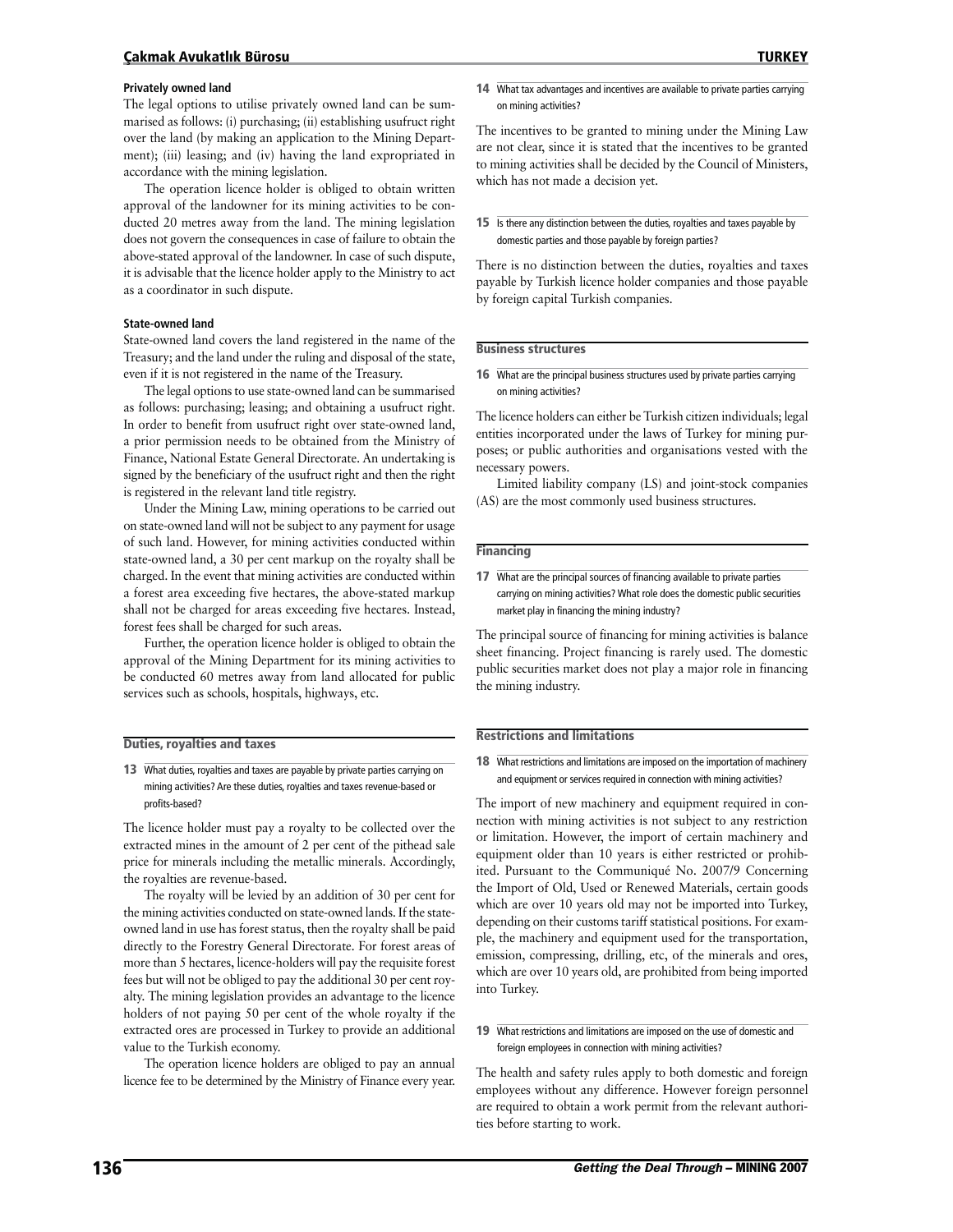#### **Çakmak Avukatlık Bürosu TURKEY**

**20** What restrictions or limitations are imposed on the processing, export or sale of metallic minerals?

Concerning the export of the minerals, pursuant to article 4 of the Export Regime Decree No. 95/7,623 dated 22 December 1995 (published in the Official Gazette No. 22,515, dated 6 January 1996), the export of all goods other than those restricted by the Ministry to which the Undersecretariat of Foreign Trade is affiliated for certain reasons such as public order, public health and environmental protection, although to our knowledge, there are no restriction or limitation imposed by the relevant Ministry; and those which are prohibited from being exported by laws, decrees and international agreements, is allowed. The Undersecretariat of Foreign Trade issued Communiqué No. 96/31 Concerning the Goods Export of Which is Prohibited or Subject to Authorisation (published in the Official Gazette No. 22,762, dated 19 September 1996) in order to clarify the export of which goods are prohibited or restricted by laws, decrees or international agreements. Pursuant to the Decree, the export of minerals is not prohibited or subject to any restriction.

Pursuant to Communiqué No. 2006/7 Concerning the Goods whose Export is Subject to Registration, for the export of block marbles the relevant customs declarations must be recorded at the Export Unions General Secretariat prior to their export. We are not aware of any other legislation restricting or limiting the processing or sale of minerals within Turkey. Nevertheless, a Council of Ministers' Decree to govern the principles regarding export of borate is expected.

**21** What restrictions or limitations are imposed on the import of funds for mining activities or the use of the proceeds from the export or sale of metallic minerals?

The mining legislation does not provide any restriction or limitation on the import of funds for mining activities or the use of the proceeds from the export or sale of metallic minerals.

Pursuant to article 41 of Communiqué No. 2007-32/33 (published in the Official Gazette No. 26,429, dated 9 February 2007), other than some exceptions such as the use of loans abroad, and the loans obtained from or guaranteed by a foreign export credit agency, external loans must be sought through Turkish banks or financial institutions. Drawdowns from a foreign loan must always be made through a Turkish bank and the borrower is not allowed to make drawdowns from any foreign bank.

#### **Environment, health and safety**

**22** What are the principal environmental, health and safety laws applicable to the mining industry? What are the principal regulatory bodies that administer those laws?

The Labour Law No. 4,857, the Environmental Law No. 2,872 (published in the Official Gazette No. 18,132, dated 11 August 1983), and the Environmental Impact Assessment (EIA) Regulation (published in the Official Gazette No. 25,318, dated 16 December 2003) is the principal legislation applicable to the mining industry. However there are many other laws, regulations, communiqués and circulars applicable to the mining industry to govern the working principles in a mine, application of certain safety rules during extraction of minerals, usage of explosives, flammable and dangerous substances, complying with the necessary criteria to prevent environmental pollution, etc.

The relevant departments of the Ministry of Environment and Forestry and the Ministry of Labour and Social Security

are the regulatory bodies that administer the application of relevant legislation.

**23** What is the environmental review and permitting process for a mining project? How long does it normally take to obtain the necessary permits?

Mineral exploration activities are not subject to an environmental impact assessment report. In other words, only mine operation activities are subject to the EIA Regulation. The Mining Law provides that the Ministry of Environment and Forestry shall finalise the environmental impact assessment transactions for mining activities (other than exploration) within three months following the application. Although this provision aims to shorten the time spent on bureaucratic transactions, the Mining Law does not provide any remedy for failure to finalise applications within the required time.

The Mining Law aims to repeal the limitations set by certain laws and regulations regarding mining activities on allocated lands. The criteria to be applied to mining activities on allocated lands, such as forest and afforestation areas, hunting areas, special protection areas, national parks, natural parks, natural monuments, protected areas, agricultural areas, pastures, cultural protection areas, water basins, coastal areas and shore strips, territorial waters, tourism regions, culture and tourism protection and development areas, military forbidden zones and city reconstruction areas are governed by the Permitting Regulation. The purpose of the Permitting Regulation is to regulate the principles and procedures to be followed for the application of mining activities in the above-stated allocated areas. Applications for the permits within the scope of the Permitting Regulation must be made to the relevant ministries or public enterprises.

In addition to the above-stated EIA report and permits for allocated lands, mining activities, depending on the technology of the project, require many other permits, such as a facility permit, a non-hygienic establishment permit (required for establishments that may cause environmental pollution or biological, chemical, physically, psychologically or socially harmful effects on the environment such as mining quarries) water discharge permit, etc. Finalisation of such permits may take a long period of time.

#### **24** What is the closure and remediation process for a mining project? What performance bonds, guarantees and other financial assurances are required?

Upon termination, expiration or abandonment of a mining licence, the licence holder is obliged to harmonise the mine area with the environment in accordance with its operation project. Further, all assets will be transferred to the state; the licence area will be automatically opened to new activities and the licence will be tendered through public auctions. The penalties applicable to the licence holder, in case of the licence holder's failure to operate the mine properly or in the event the licence holder causes any error or deficiency in the operation of the mine, are: registering the security deposit as income and termination of the licence. The licence holder will not be subject to any further legal sanctions.

A certain amount as security deposit must be deposited for each licence. The security deposit is equal to 0.3 per cent of the annual licence fee per hectare. The Council of Ministers is authorised to increase or decrease this rate by half. However, licence security cannot be less than the annual licence fee. In the event that the security deposit is registered as income or certain deductions are made pursuant to the Mining Law, the licence holder must deposit the deficient amount within three months. If the licence holder fails to deposit the outstanding amount (which